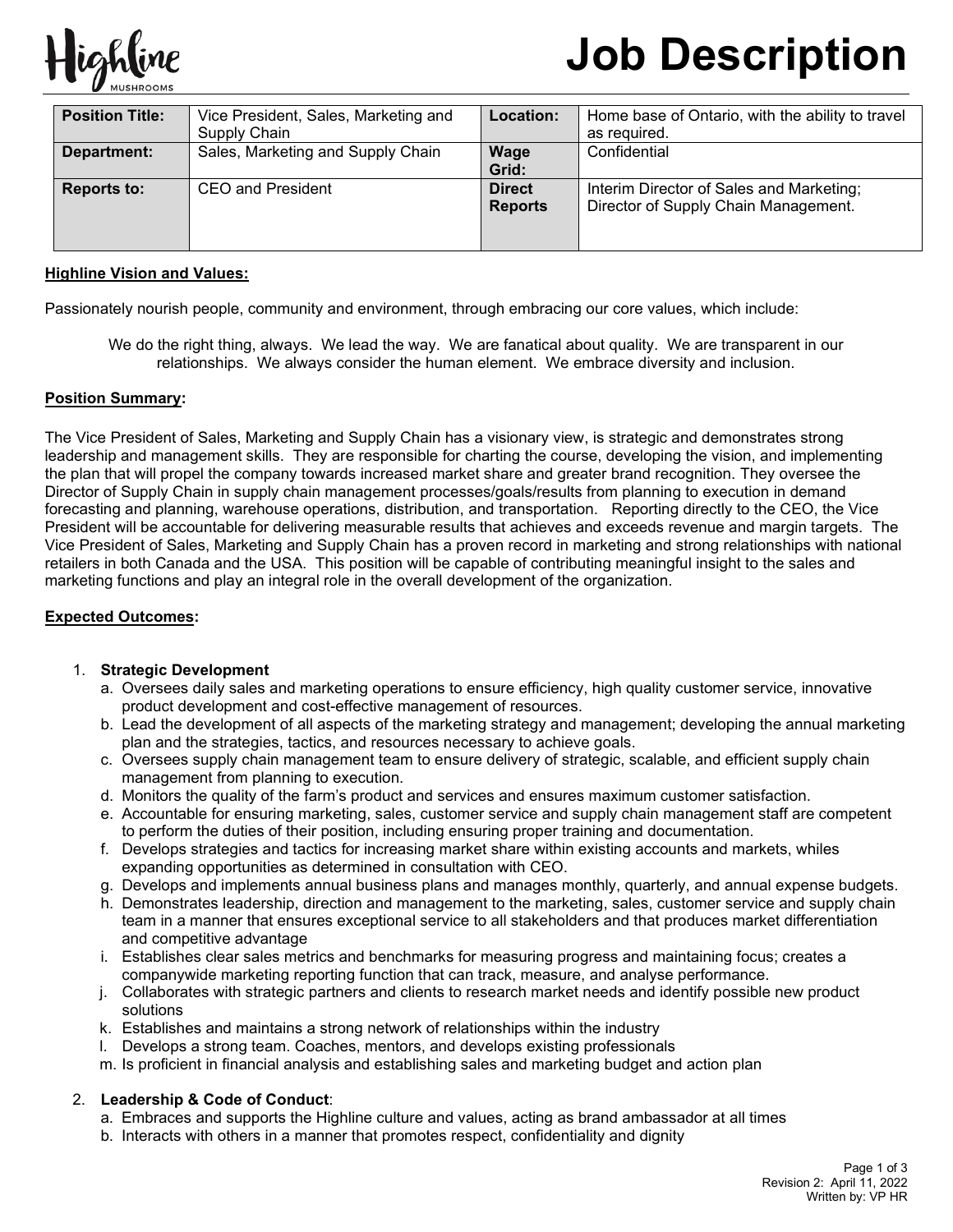

c. Develops and actively fosters an engaged work force, displaying professionalism even when challenging to do and while quickly managing the culture to stop behaviours not aligned to the Company Values.

#### 3. **Safety**:

- a. Adheres to Safety Policies, including use of proper Personal Protective Equipment (PPE) and other safety equipment
- b. Reports unsafe conditions immediately to Direct report or member of the Safety team
- c. Reports all incidents, injuries or near misses immediately to Direct report or Safety Advocate
- d. Cooperates in the Early & Safe Return to Work Program if an injury or medical illness requires accommodation
- e. Challenges and assists in the on-going process of developing improved safety standards within our day-to-day operations so we work safer, wherever possible
- f. Oversees Supply Chain to ensure compliance with all regulations as it relates to Homeland Security, DOT, MOT, and FMCSA.

## 4. **Safe Food Quality Standards**:

a. Follows all Good Manufacturing Practices (GMP's) as trained

## 5. **Best Teams Win**

- a. Ensure performance management practices are being followed and that any weaknesses of your team are addressed and that we are always striving to "put the best team on the field"
- b. Provides guidance and works with Corporate Human Resources Manager to support best marketing and recruitment plans for Highline.
- c. Help identify and then ensure future company leaders are given the opportunity to develop their skills in order to contribute at a higher level

## 6. **Administration and Reporting**

- a. Manage the periodic reporting schedule and cadence (weekly, monthly, quarterly, etc…) for Sales and Marketing Department, to ensure promptness, completeness, and consistency
- b. Works collaboratively with the Executive team with various corporate wide initiatives, including but not limited to project management, analytics and KPI's and SAP business processes**.**

# 7. **Other Duties**

- a. As reasonably requested in aid of operations or culture compliance, perform other duties as may be assigned
- b. Provide meaningful continual improvement or innovation recommendations outside scope of responsibility

# **Qualifications & Experience:**

Education & Past Experiences:

A combination of professional experiences or equivalent combined education, designation and work experience will be considered;

- a. Bachelor's Degree required, MBA preferred.
- b. Fifteen (15) plus years of experience in sales and marketing experiences, may be accepted in lieu of a University **Degree**
- c. Must have a proven record of success in a retail fresh produce environment
- d. Knowledgeable in contracting, sales, marketing, and supply chain management
- e. Experienced in developing and implementing new strategies and procedures
- f. Hands on experience strategizing and negotiating complex sales deals
- g. Ability to develop financial plans and manage resources including analysis and interpreting financial data
- h. Requires professional written and verbal communication and interpersonal skills and the ability to motivate teams and simultaneously manage several projects
- i. Work requires a willingness to work a flexible schedule and ability for independent travel

Personal Attributes:

- a. Demonstrable strong organizational skills and the ability to prioritize with an aptitude to effectively handle competing deadlines
- b. Positive attitude, high energy, confident and open-minded approach to work and others
- c. Attention to detail and accuracy, appropriately balanced with the need to complete tasks
- d. Above average analytical skills and the ability to problem solve